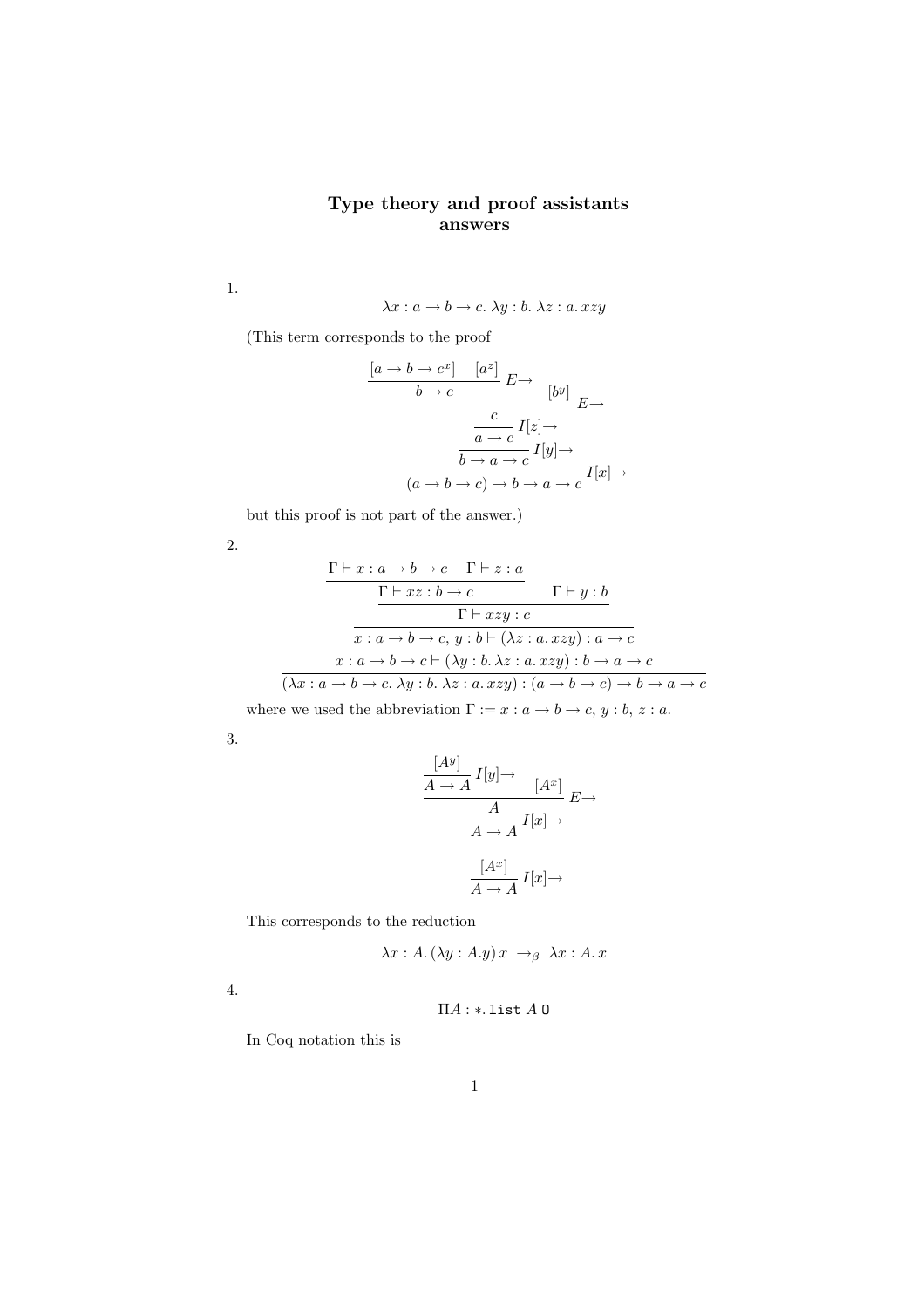```
forall A : Set, list A O
5. forall P : tree -> Prop,
    P leaf ->
    (forall t1 : tree, P t1 -> forall t2 : tree, P t2 ->
     P (node t1 t2) ->
    forall t : tree, P t
```
6.

$$
\begin{array}{c|c|c|c|c|c|c|c|c} \hline \overline{\vdash * : \Box} & & \overline{\vdash * : \Box} & & \overline{\vdash * : \Box} \\ \hline A: * \vdash A: * & & A: * \vdash A: * & A: * \vdash A: * \\ \hline A: * , x: A \vdash x: A & & A: * \vdash A \rightarrow A: * \\ & & A: * \vdash (\lambda x: A.x): A \rightarrow A & & \end{array}
$$

7.

$$
\lambda a: \lambda x: (\Pi c: \lambda a \to c) \to c). xa (\lambda y: a. y)
$$

$$
\vdots
$$

$$
\Pi a: \lambda ( \Pi c: \lambda a \to c) \to c ) \to a
$$

(This term corresponds to the proof

$$
\frac{\forall c. (a \to c) \to c^x]}{(a \to a) \to a} E \forall \frac{[a^y]}{a \to a} I[y] \to
$$

$$
\frac{a}{\forall c. (a \to c) \to c) \to a} I[x] \to
$$

$$
\frac{a}{\forall a. (\forall c. (a \to c) \to c) \to a} I \forall
$$

but this proof is not part of the answer.)

8.

$$
\mathbb{N} := \Pi a : * a \to (a \to a) \to a
$$

$$
2 := \lambda a : * \lambda z : a \cdot \lambda s : a \to a s (sz)
$$

9.

| system                                              | judgments                                 |
|-----------------------------------------------------|-------------------------------------------|
| $\lambda \rightarrow$<br>$\lambda P$<br>$\lambda$ 2 | 1, 2,<br>4<br>1, 2,<br>4, 5<br>1, 2, 3, 4 |

```
10. Inductive even : nat -> Prop :=
   | even_O : even O
   | even_SS : forall n : nat, even n -> even (S (S n)).
```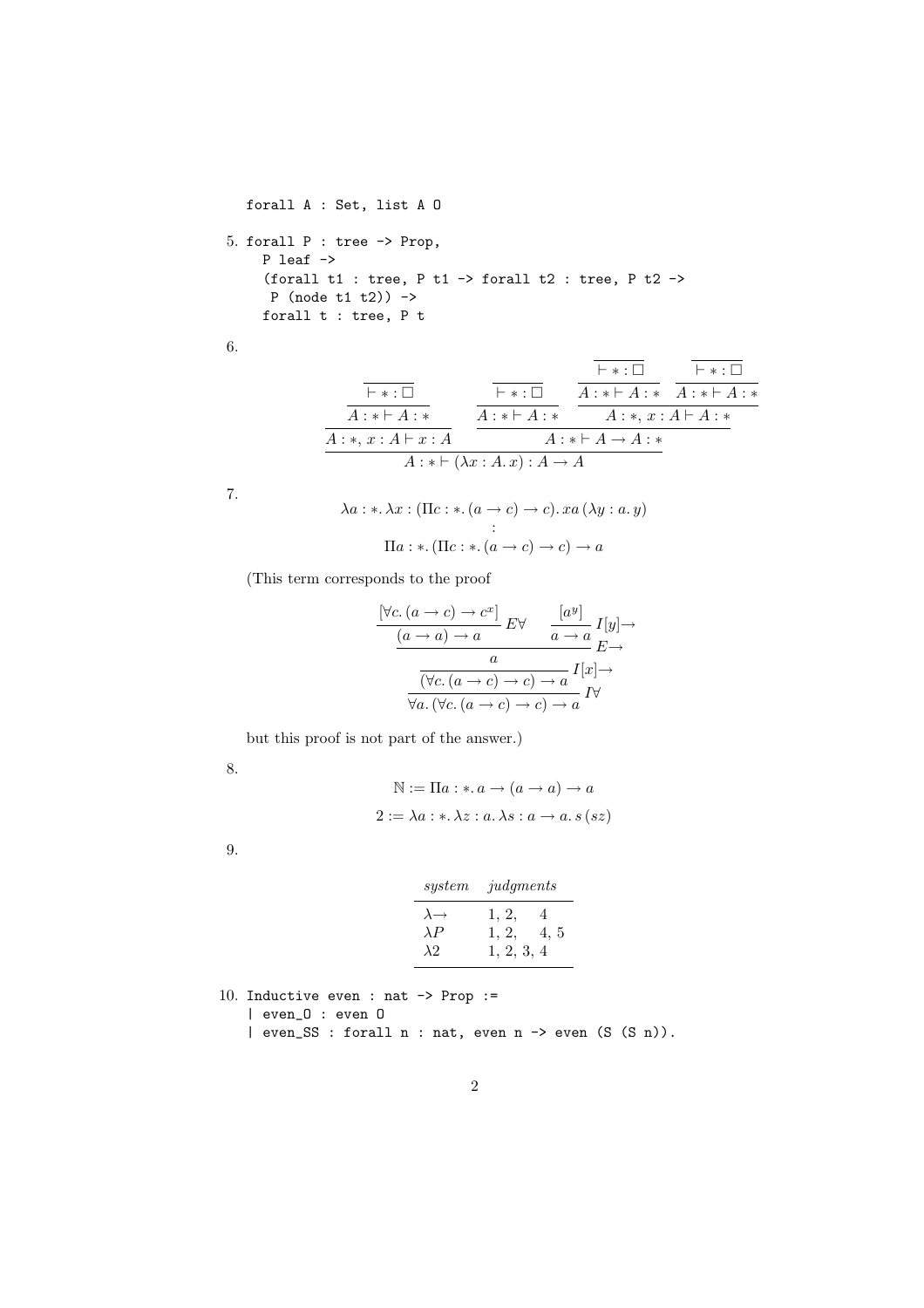$$
11.
$$

$$
\Phi_{rmeven}(X) := \{0\} \cup \{n+2 \mid n \in X\}
$$

 $\Phi_{\text{even}}$  is order-preserving means that  $\Phi_{\text{even}}(X) \subseteq \Phi_{\text{even}}(Y)$  when  $X \subseteq Y$ .

12. Take for L the lattice from the previous exercise and for  $\Phi$ 

$$
\Phi(X) = \mathbb{N} \setminus X
$$

$$
H = \{ X \mid X \subseteq \mathbb{N} \setminus X \} = \{ \emptyset \}
$$

$$
\bigvee_{L} H = \bigvee_{L} \{ \emptyset \} = \emptyset
$$

- 13. Type checking: given Γ, M and A, determine whether  $\Gamma \vdash M : A$  is a derivable judgment.
	- Type synthesis: given  $\Gamma$  and  $M$ , determine whether an A exists such that  $\Gamma \vdash M : A$  is a derivable judgment, and if so, find one.

Type inhabitation: given  $\Gamma$  and  $A$ , determine whether an  $M$  exists such that  $\Gamma \vdash M : A$  is a derivable judgment, and if so, find one.

The first two are decidable for  $\lambda P$ , while the last is not decidable.

14. If the last step of the derivation was a  $\lambda$  rule

$$
\cdots
$$
  
\n
$$
\overbrace{\Gamma, x : B, y : C \vdash N : \dots \atop \Gamma, x : B \vdash (\lambda y : C. N) : \dots}
$$

one would like to use the induction hypothesis for the derivation of  $\Gamma$ , x:  $B, y: C \vdash N : \dots$  to obtain a derivation

$$
\frac{\cdots}{\Gamma, y : C[x := P] \vdash N[x := P] \cdots \cdots}
$$
  
\n
$$
\Gamma \vdash (\lambda y : C.N)[x := P] \cdots
$$

However, this does not work, because there  $x$  is not the last variable in the context.

The way to solve this problem is to use induction loading and instead prove

$$
\Gamma, x : B, \Delta \vdash M : A \text{ and } \Gamma \vdash P : B
$$
  
then 
$$
\Gamma, \Delta[x := P] \vdash M[x := P] : A[x := P]
$$

The lemma of the exercise is the special case of this where  $\Delta$  is the empty context.

15. There are two cases: